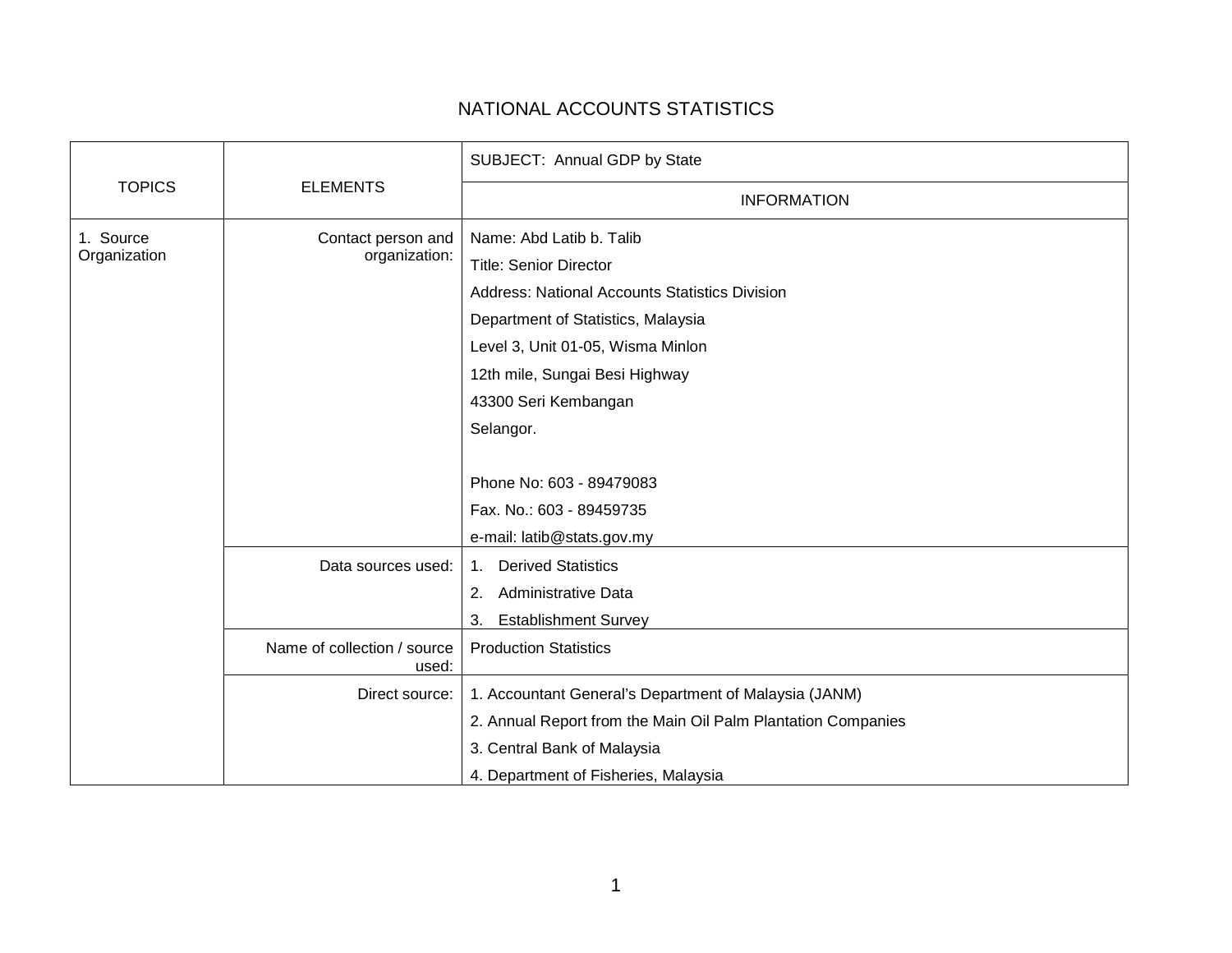| <b>TOPICS</b> | <b>ELEMENTS</b> | SUBJECT: Annual GDP by State                                                                                      |
|---------------|-----------------|-------------------------------------------------------------------------------------------------------------------|
|               |                 | <b>INFORMATION</b>                                                                                                |
|               |                 | 5. Department of Forestry, Peninsular Malaysia                                                                    |
|               |                 | 6. Department of Forestry, Sabah                                                                                  |
|               |                 | 7. Department of Forestry, Sarawak                                                                                |
|               |                 | 8. Department of Veterinary Services, Peninsular Malaysia                                                         |
|               |                 | 9. Department of Veterinary Services, Sabah                                                                       |
|               |                 | 10. Department of Veterinary Services, Sarawak                                                                    |
|               |                 | 11. Federal Agriculture Marketing Authority                                                                       |
|               |                 | 12. Federal Government Accounts                                                                                   |
|               |                 | 13. Financial Statement of Federal Government, State Government, Local Authorities and<br><b>Statutory Bodies</b> |
|               |                 | 14. Financial Statements from Companies                                                                           |
|               |                 | 15. Immigration Department of Malaysia                                                                            |
|               |                 | 16. Malaysia Pepper Board                                                                                         |
|               |                 | 17. Malaysia Tourism Promotion Board                                                                              |
|               |                 | 18. Malaysian Palm Oil Board                                                                                      |
|               |                 | 19. Malaysian Pineapple Industry Board                                                                            |
|               |                 | 20. Malaysian Rubber Board                                                                                        |
|               |                 | 21. Minerals and Geoscience Department                                                                            |
|               |                 | 22. Ministry of Agriculture and Agro-Based Industry, Malaysia                                                     |
|               |                 | 23. Ministry of Plantation Industries and Commodities                                                             |
|               |                 | 24. National Film Development Corporation Malaysia (FINAS)                                                        |
|               |                 | 25. National Kenaf and Tobacco Board, Malaysia                                                                    |
|               |                 | 26. National Timber Industry Policy (NATIP)                                                                       |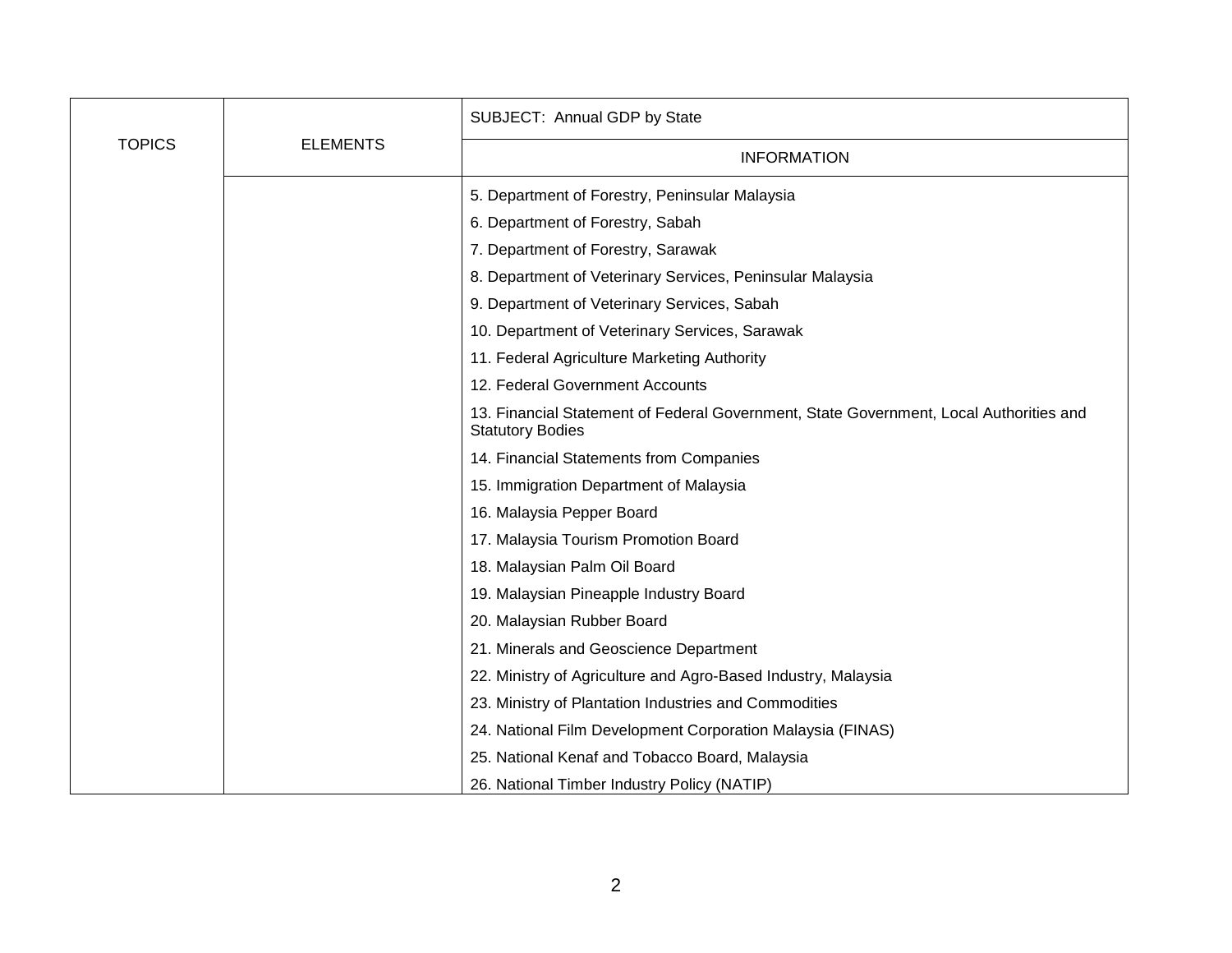| <b>TOPICS</b>                                         | <b>ELEMENTS</b>                               | SUBJECT: Annual GDP by State                                                  |
|-------------------------------------------------------|-----------------------------------------------|-------------------------------------------------------------------------------|
|                                                       |                                               | <b>INFORMATION</b>                                                            |
|                                                       |                                               | 27. National Research and Development Survey (MASTIC)                         |
|                                                       |                                               | 28. National Property Information Centre (NAPIC)                              |
|                                                       |                                               | 29. Petroliam Nasional Berhad (PETRONAS)                                      |
|                                                       |                                               | 30. Recording Industry Assocation of Malaysia (RIM)                           |
|                                                       |                                               | 31. Royal Malaysian Customs Department                                        |
|                                                       | Source periodicity:                           | Annually                                                                      |
|                                                       | Source metadata:                              | Department of Statistics Malaysia                                             |
|                                                       | Date last input received from<br>source:      | N/A                                                                           |
| 2. Data                                               | Variables collected:                          | N/A                                                                           |
| Characteristic and<br>Collection                      | Sampling:                                     | Department of Statistics Malaysia                                             |
|                                                       | Periodicity:                                  | N/A                                                                           |
|                                                       | Reference period:                             | N/A                                                                           |
|                                                       | Base period:                                  | $2010=100$                                                                    |
|                                                       | Date last updated:                            | N/A                                                                           |
|                                                       | Link to release calendar:                     | N/A                                                                           |
|                                                       | Other data characteristics and<br>collection: | N/A                                                                           |
| 3. Statistical<br>Population and<br>Scope of the Data | Statistical population:                       | All active economic agents                                                    |
|                                                       | Geographical coverage:                        | 13 states and 2 Federal Territories (WP Kuala Lumpur & WP Labuan) in Malaysia |
|                                                       | Sector coverage:                              | i) Agriculture                                                                |
|                                                       |                                               | ii) Mining & Quarrying                                                        |
|                                                       |                                               | iii) Manufacturing                                                            |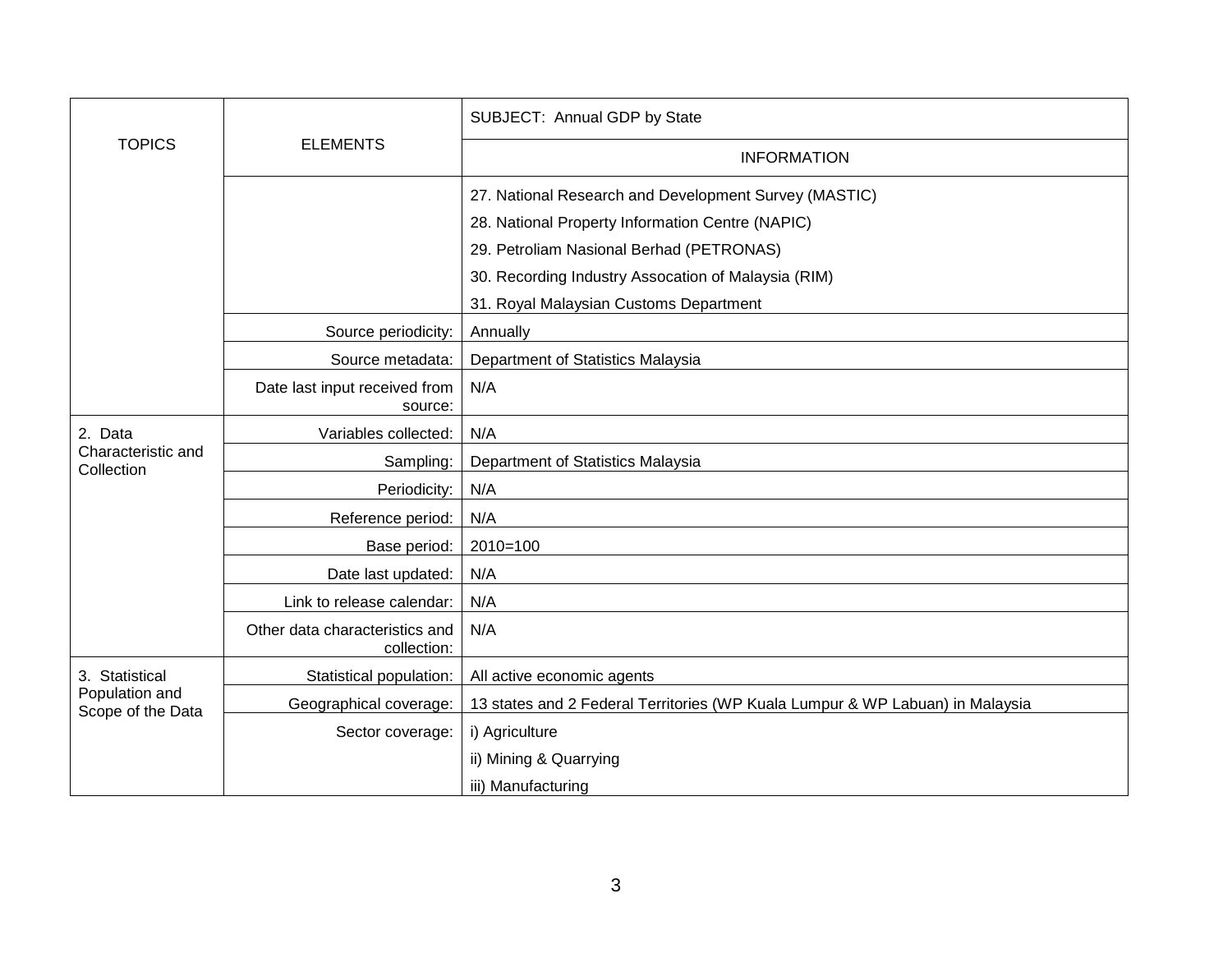| <b>TOPICS</b>                                             | <b>ELEMENTS</b>                | SUBJECT: Annual GDP by State                                                                           |
|-----------------------------------------------------------|--------------------------------|--------------------------------------------------------------------------------------------------------|
|                                                           |                                | <b>INFORMATION</b>                                                                                     |
|                                                           |                                | iv) Construction                                                                                       |
|                                                           |                                | v) Services                                                                                            |
|                                                           | Institutional coverage:        | 1. The non-financial corporations sector                                                               |
|                                                           |                                | 2. The financial corporations sector                                                                   |
|                                                           |                                | 3. The general government sector                                                                       |
|                                                           |                                | 4. The non-profit institutions serving households sector                                               |
|                                                           |                                | 5. The households sector                                                                               |
|                                                           | Item coverage                  | Sector by economic activities                                                                          |
|                                                           | Population coverage:           | N/A                                                                                                    |
|                                                           | Product coverage:              | N/A                                                                                                    |
|                                                           | Other coverage:                | N/A                                                                                                    |
| 4. Statistical                                            | Key statistical concepts used: | System of National Accounts 1993 & 2008 (1993 & 2008 SNA)                                              |
| Concepts and<br>Classifications                           | Classifications used:          | 1. Malaysia Standard Industrial Classification 2008 (MSIC 2008)                                        |
| Used                                                      |                                | 2. Classification of the Functions of Government (COFOG)                                               |
| 1. Statistical<br>Computation and<br><b>Dissemination</b> | Aggregation and consolidation: | State and industry 2 digit MSIC                                                                        |
|                                                           | Estimation:                    | By industries level                                                                                    |
|                                                           | Imputation:                    | By industries level                                                                                    |
|                                                           | Transformations:               | 1. Annual average i.e. transformation of monthly CPI to annual CPI                                     |
|                                                           |                                | 2. Extrapolation for economic activities which do not have complete information on output and<br>input |
|                                                           | Validation:                    | N/A                                                                                                    |
|                                                           | Index type:                    | N/A                                                                                                    |
|                                                           | Weights:                       | N/A                                                                                                    |